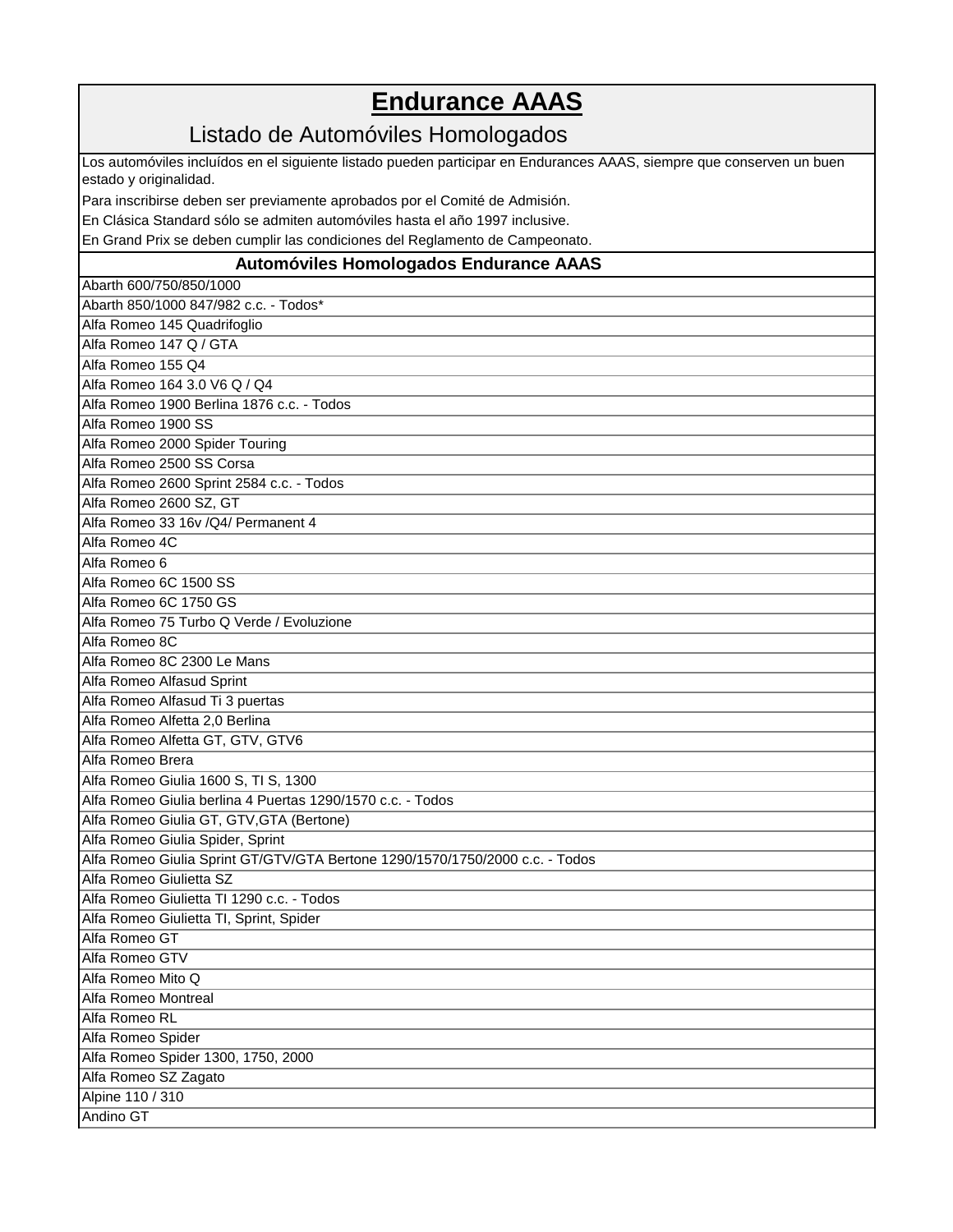| Aston Martin (Todos)                                         |
|--------------------------------------------------------------|
| Aston Martin DB4, DB5, DB6                                   |
| <b>Aston Martin Le Mans</b>                                  |
| <b>Aston Martin MK II</b>                                    |
| <b>Aston Martin Speed Model</b>                              |
| Audi Coupe Turbo                                             |
| <b>Audi Quattro Coupe GT</b>                                 |
| Audi R8                                                      |
| Audi RS4 / S4                                                |
| Audi RS5 / S5 / A5 Coupe                                     |
| Audi RS6 / S6                                                |
| Audi S3                                                      |
| Audi TT Coupe                                                |
| Audi TT Roadster                                             |
| Austin Healey 100/4                                          |
| Austin Healey 100/6                                          |
|                                                              |
| Austin Healey 3000 MK I, II, III                             |
| <b>Austin Healey Sprite</b>                                  |
| Austin/Morris/Mini/Cooper/"S" 850/998/1275 c.c. - Hasta 1981 |
| Auto Union 1000 SP 981 c.c. - Todos                          |
| Auto Union 1000S 2 Puertas 981 c.c. - Todos                  |
| Auto Union 1000S 4 Puertas 981 c.c. - Todos                  |
| Auto Union F-12 Coupé 889 c.c. - Todos                       |
| Auto Union Vemag / 4 Puertas 981 c.c. - Todos                |
| Bacquet (det. por el carnet FIVA)                            |
| Ballot 2 LT                                                  |
| Bentley 100 MPH SS                                           |
| Bentley 3.5 Liter VDP Tourer                                 |
| Bentley 4 1/2 lts                                            |
| Bentley 4 1/2 Supercharged                                   |
| <b>Bentley Continental S-1</b>                               |
| Bergantin IKA - 4/6 Cilindros 2471/3707 c.c. - Todos         |
| BMW 1500/1600/1800 Ti 1499/1573/1773 c.c. - Todos            |
| <b>BMW 2000 CS</b>                                           |
| <b>BMW 2002</b>                                              |
| BMW 2002 1990 c.c. - Todos                                   |
| <b>BMW 3.0 CS</b>                                            |
| <b>BMW 323i BAUR</b>                                         |
| <b>BMW 328</b>                                               |
| BMW 628, 633, 635 CSI                                        |
| BMW 700 Coupé 700 c.c. - Todos                               |
| BMW 700 De Carlo Coupe                                       |
| BMW 700 Sedan Glamour 700 c.c. - Todos**                     |
| <b>BMW 850</b>                                               |
| BMW Compact 323 ti M                                         |
| BMW Isetta 300 c.c. - Todos                                  |
|                                                              |
| <b>BMW M1</b>                                                |
| <b>BMW M5</b>                                                |
| <b>BMW Serie 1 Coupe</b>                                     |
| <b>BMW Serie 2 Coupe</b>                                     |
| <b>BMW Serie 3 Coupe</b>                                     |
| <b>BMW Serie 4 Coupe</b>                                     |
| <b>BMW Serie 6 Coupe</b>                                     |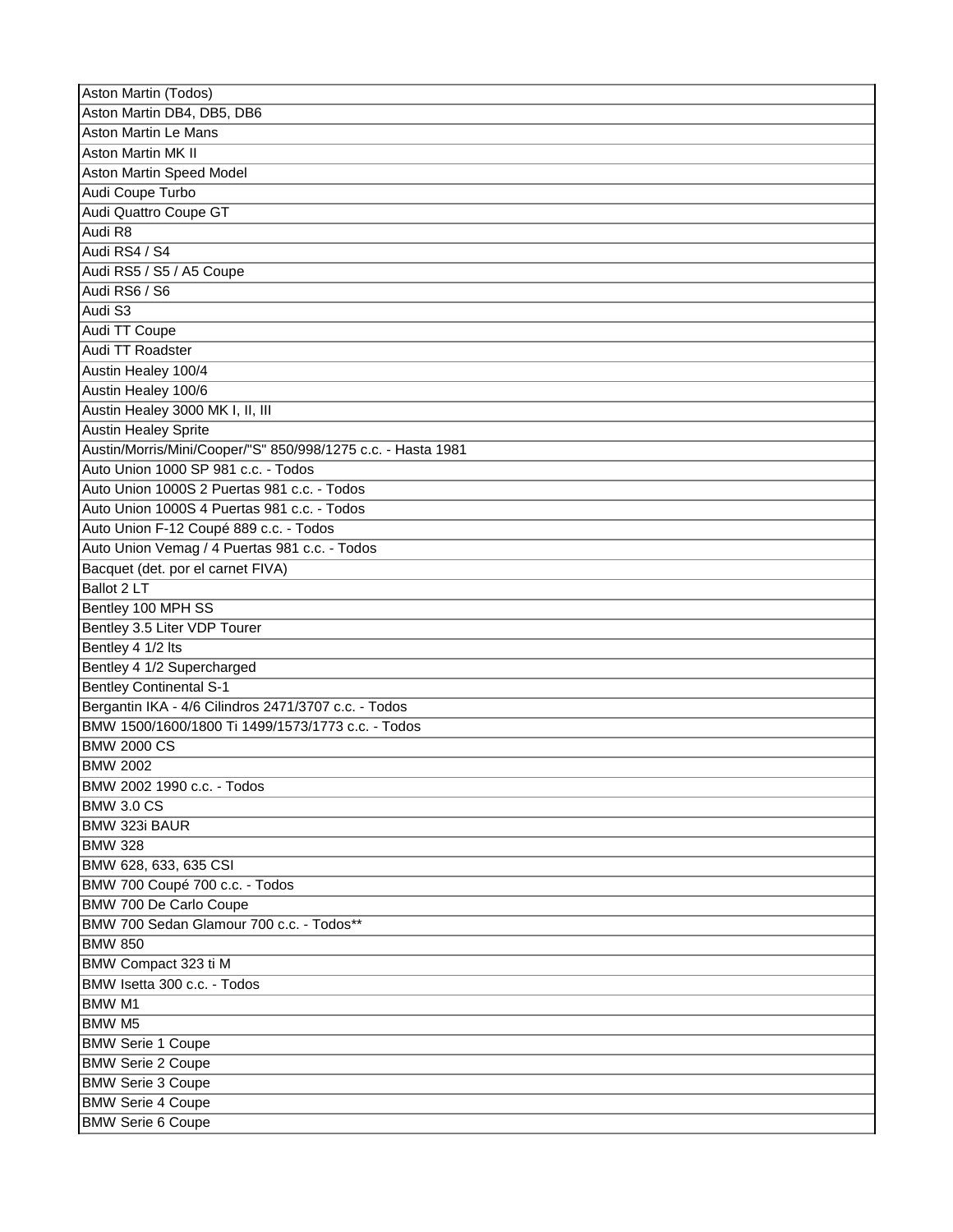| BMW <sub>Z1</sub>                                   |
|-----------------------------------------------------|
| BMW <sub>Z3</sub>                                   |
| BMW <sub>Z4</sub>                                   |
| BMW <sub>Z8</sub>                                   |
| Borgward Isabella 1493 c.c. - Todos                 |
| Borgward Isabella TS                                |
| Borgward Isabella TS 1493 c.c. - Todos              |
| Bugatti T23 Brescia                                 |
| Bugatti T30 Indy                                    |
| Bugatti T35                                         |
| Bugatti T35A                                        |
| <b>Bugatti T37</b>                                  |
| <b>Bugatti T38</b>                                  |
| <b>Bugatti T44</b>                                  |
| Bugatti T57                                         |
| Chevrolet 400 3179/3769/4097 c.c. - 1962/66         |
| <b>Chevrolet Astra GSI 3 Puertas</b>                |
| <b>Chevrolet Camaro</b>                             |
| <b>Chevrolet Camaro</b>                             |
| <b>Chevrolet Camaro Cabrio</b>                      |
| <b>Chevrolet Corvette</b>                           |
| <b>Chevrolet Corvette</b>                           |
| <b>Chevrolet Corvette Cabrio</b>                    |
| <b>Chevrolet Tigra</b>                              |
| <b>Chevy Coupe</b>                                  |
| Chrysler 75 Le Mans                                 |
| <b>Chrysler Crossfire coupe</b>                     |
| <b>Chrysler Crossfire Roadster</b>                  |
| Cisitalia 850 847 c.c. - Todos*                     |
| Citroën 2CV Azam 425 c.c. - 1958/1960               |
| Citröen 3 CV Azam 602 c.c.                          |
| Citroën 7/11/15 T.Avant 1529/1911/2867 c.c. - Todos |
| Citroën Ami 6 602 c.c. - Todos                      |
| Citroen C4 VTS                                      |
| Citroen DS3                                         |
| Citroen Xsara VTS                                   |
| Crespi Tulietta GT                                  |
| Cresti Tulia Gt / Tulietta GT                       |
| Dahiatsu Charade Coupe GTI                          |
| Datsun 180 SX                                       |
| Datsun 240 Z                                        |
| Datsun 280 ZX                                       |
| Datsun Sedan 980 c.c. Todos.                        |
| De Tomaso (Todas)                                   |
| De Tomaso Pantera                                   |
| Delahaye 135 MS                                     |
| Di Tella 1500 Sedan 1489 c.c. - Todos               |
| DKW 3=6 896 c.c. - 2/4 Puertas - 1953/1958          |
| Dodge 1500 GT100                                    |
| Dodge GTX Coupe                                     |
| Dodge RT Coupe                                      |
|                                                     |
| Dodge Viper                                         |
| <b>Eniak Antik</b>                                  |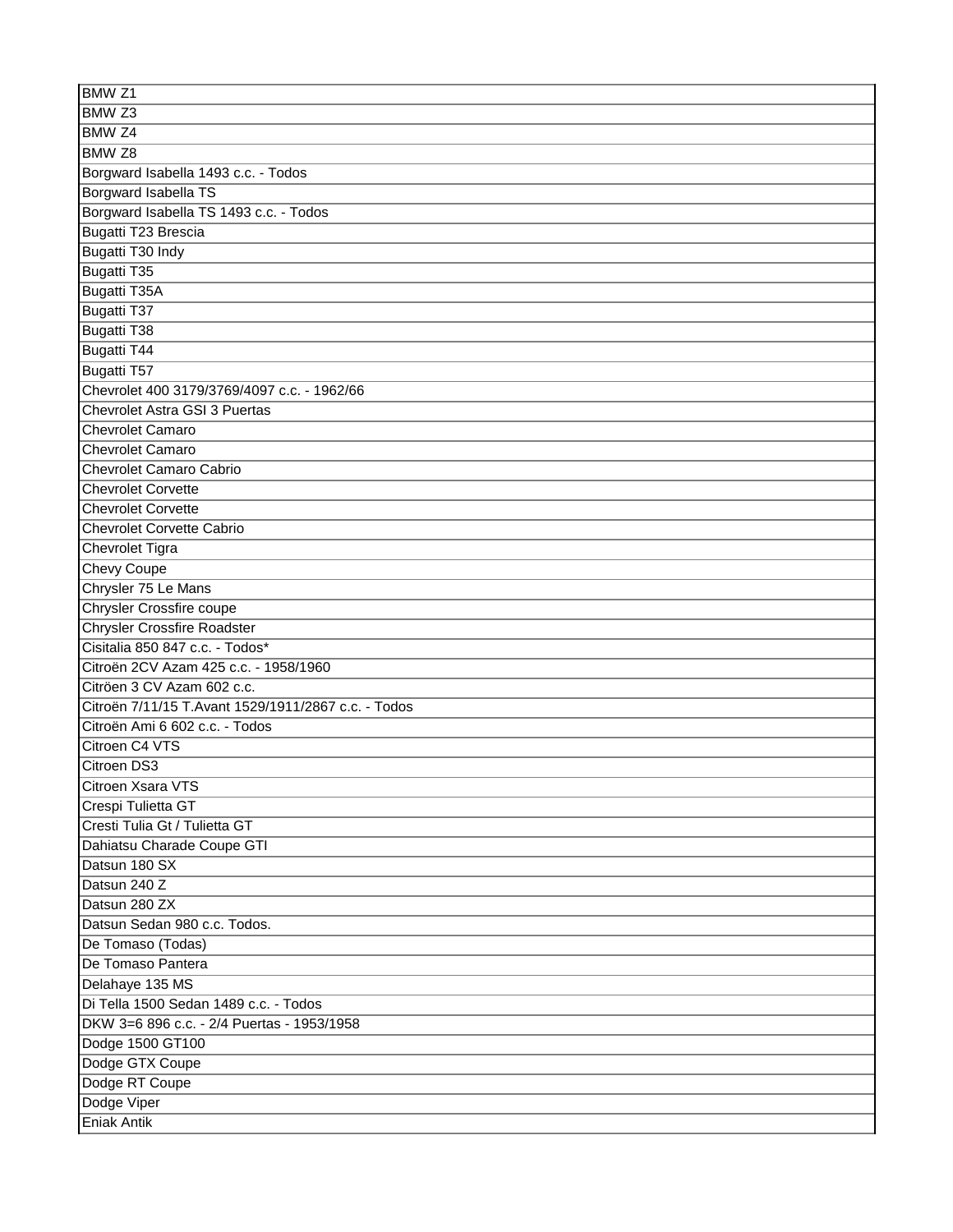| Facel Vega H400                                                        |
|------------------------------------------------------------------------|
| Ferrari (Todos)                                                        |
| Ferrari 250                                                            |
| Ferrari 308                                                            |
| Ferrari 330                                                            |
| Ferrari 365                                                            |
| Fiat 1100 1093 c.c. - Todos                                            |
| Fiat 1100 Rural 5 Puertas 1093 c.c. - 1955/57                          |
| Fiat 1100/103 53-56                                                    |
| Fiat 1100/Cola Redonda 1093 c.c. - Todos                               |
| Fiat 1200 1221 c.c. - 1957/60                                          |
| Fiat 1200, 1500 Spider                                                 |
| Fiat 124 Coupe, Spider                                                 |
| Fiat 125 Coupe                                                         |
| Fiat 125 Potenciado (Fiat 125)#                                        |
| Fiat 128 lava 1100/1300 (Fiat 128 hasta 1982)#                         |
| Fiat 131 Abarth / Rallye / Racing                                      |
| Fiat 133 IAVA                                                          |
| Fiat 147 Sorpasso                                                      |
| Fiat 1500 Berlina 1481. - 1963 en adelante                             |
| Fiat 1500 Coupé                                                        |
| Fiat 1500 Coupé Vignale 1481 c.c. - Todos                              |
| Fiat 1600 coupe                                                        |
| Fiat 2300/1800 B Berlina 1795/2279 c.c. - Todos                        |
|                                                                        |
| Fiat 500 Abarth (Fiat 500)#<br>Fiat 508S MM                            |
| Fiat 600/600D 633/767 c.c. - Hasta 1969                                |
| Fiat 770 / 850 Coupe / Cabrio                                          |
| <b>Fiat Barchetta</b>                                                  |
| Fiat Bravo HGT                                                         |
| <b>Fiat Coupe</b>                                                      |
| <b>Fiat Dino</b>                                                       |
| Fiat Duna SCX                                                          |
| Fiat Tipo 2.0 16V 3p.                                                  |
| Fiat Uno 1,4 Turbo (Italiano)                                          |
|                                                                        |
| Fiat X 1/9<br>Ford Capri                                               |
| Ford Cobra                                                             |
| Ford Cortina Lotus 1558 c.c. - Todos                                   |
|                                                                        |
| <b>Ford Escort Cabriolet</b><br>Ford Escort MK I / MK II               |
|                                                                        |
| Ford Escort XR3 (Escort Coupe)#                                        |
| Ford Falcon Coupé Sprint V8 4260 c.c. - 1961/62                        |
| Ford Falcon Sedan 4 Puertas 2781/3064 c.c. .- Hasta 1969               |
| Ford GT                                                                |
| Ford GT 40                                                             |
| Ford Maverick Coupe                                                    |
| <b>Ford Mustang</b>                                                    |
| <b>Ford Mustang</b>                                                    |
| Ford Mustang Cabrio                                                    |
| Ford Mustang Hardtop cpe. 4260/4728/4950/6391/6997/7013 c.c. - 1964/68 |
| Ford Puma Coupe                                                        |
| Ford Sierra XR4                                                        |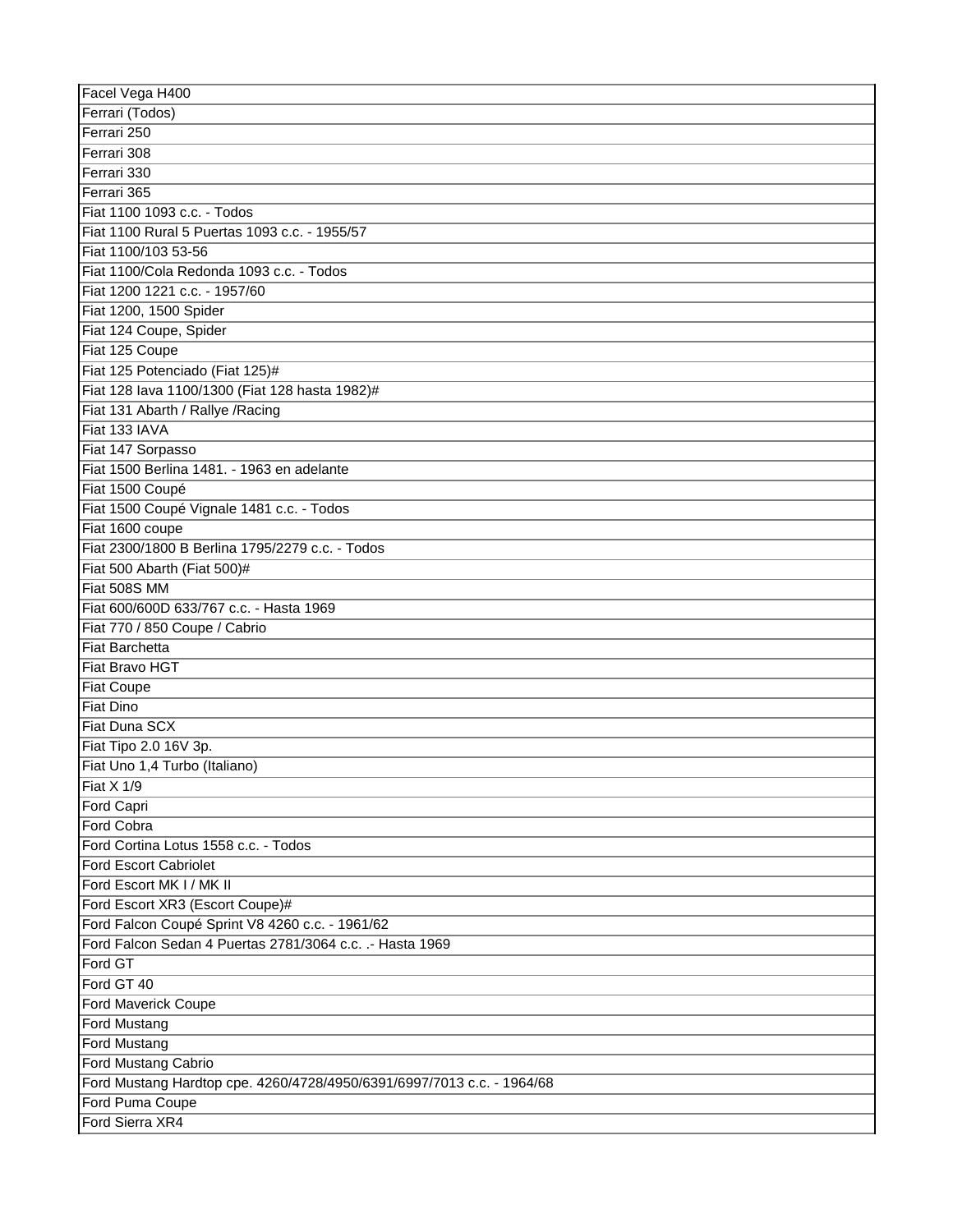| Ford Taunus 17M 1698 c.c. - 1957/60                           |
|---------------------------------------------------------------|
| <b>Ford Taunus Coupe</b>                                      |
| Ford Thunderbird                                              |
| Ford Thunderbird 5768/6391/7046 c.c. - 1958/63                |
| Fraga Sedan 2 Puertas 500 c.c. - 1959                         |
| Fraser Nash TT                                                |
| Goliath 1100 1100 c.c. - 1957                                 |
| Hans Glass 1004 "S" Coupe 993 c.c. - Todos                    |
| Hansa 1100 Coupé 2 Puertas 1100 c.c. - Todos                  |
| Hansa 1100 Sedan 2 Puertas 1100 c.c. - Todos                  |
| <b>Healey Silverstone</b>                                     |
| Hillman Sedan 2 Puertas 1485 c.c. - 1956                      |
| Honda Civic EX Coupe / Hatchback                              |
| Honda Civic Si 200Hp                                          |
| Honda CRX                                                     |
| Honda del sol                                                 |
| Honda NSX / Acura NSX                                         |
| Honda Prelude                                                 |
| Honda S 800                                                   |
|                                                               |
| Hotchkiss 686 Paris N.                                        |
| Hyundai Coupe                                                 |
| Hyundai Genesis/Veloster                                      |
| IKA Torino 380                                                |
| IKA Torino 380 Liebre                                         |
| IKA Torino 380 W                                              |
| Institec Sedan Graciela 4 Puertas 891 c.c. - Todos            |
| Invicta 4.5 S                                                 |
| Isard 1204 1189 c.c. - Todos                                  |
| Isard 400 Sedan 392 c.c. - Todos                              |
| Isard Royal T-700 686 c.c. - Todos                            |
| Jaguar E Type                                                 |
| Jaguar Mark I y II Sedan 4 Puertas 2.4/3.4/3.8 litros - Todos |
| Jaguar MK 1, 2                                                |
| Jaguar XJS                                                    |
| Jaguar XJS                                                    |
| Jaguar XK                                                     |
| Jaguar XK 120, 140, 150                                       |
| Lagonda 4.5                                                   |
| Lamborghini (Todos)                                           |
| Lancia Appia II Serie Sedan 1120 c.c. - 1960/63               |
| Lancia Appia III Serie Sedan 1120 c.c.                        |
| Lancia Appia Sedan 4 Puertas 1098 c.c. - 1957                 |
| Lancia Beta Coupe                                             |
| Lancia Beta Coupe/HPE/Montecarlo                              |
| Lancia Delta HF integrale                                     |
| Lancia Flaminia Coupé 2460/2775 c.c. - Todos                  |
| Lancia Flavia Coupé 1488/1800 c.c. - Todos                    |
| Lancia Fulvia 2C Sedan 4 Puertas 1091 c.c. - Todos            |
| Lancia Fulvia Coupé                                           |
| Lancia Fulvia Coupé 1216/1298/1584 c.c. - Todos               |
| Lancia Lambda                                                 |
| Lancia Stratos                                                |
| Lincoln Sedan 4 Puertas 317,5" (5203c.c.) - 1952/57           |
|                                                               |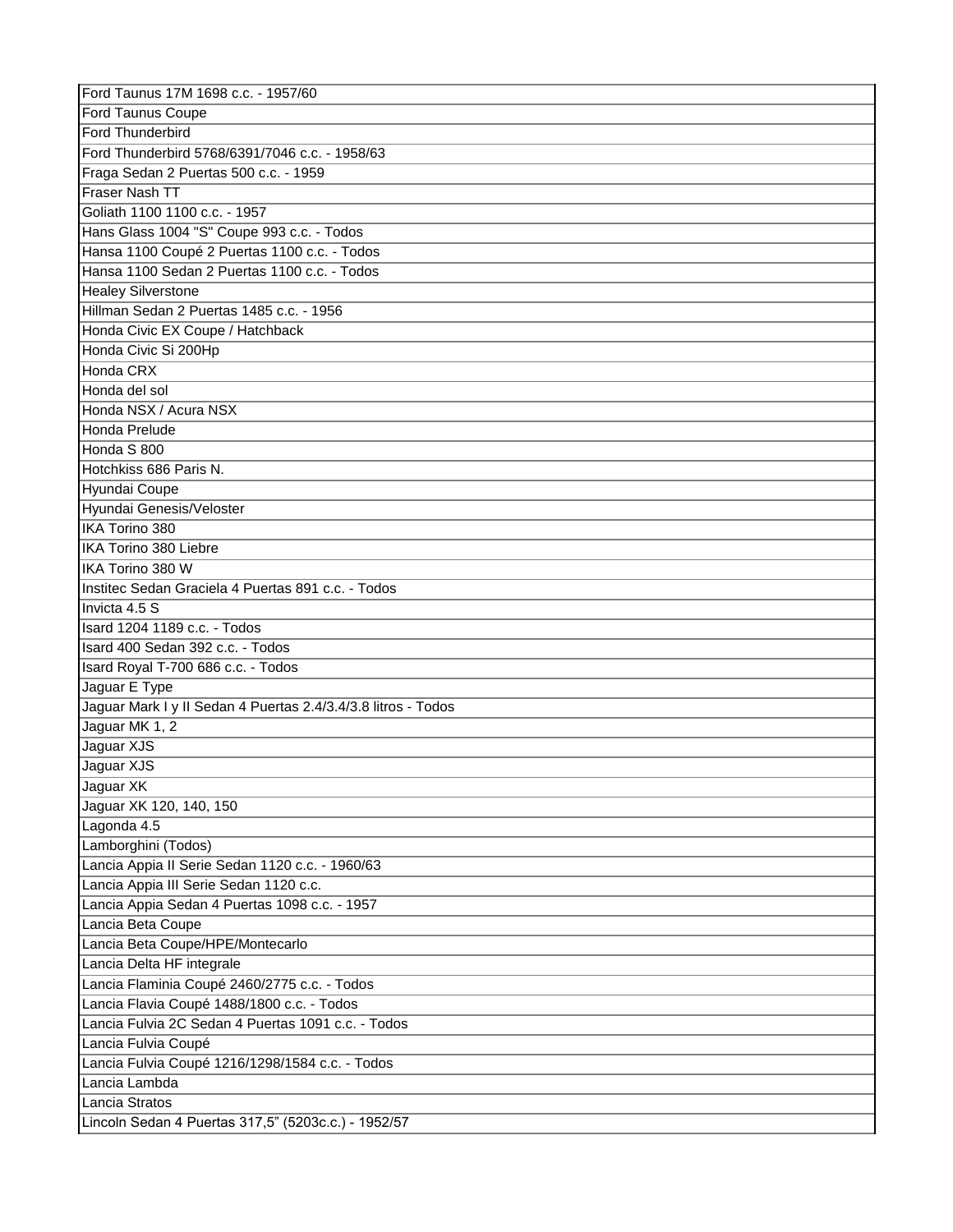| Lincoln Sedan 4 Puertas 341" (5588 c.c.) - 1952/57                          |
|-----------------------------------------------------------------------------|
| Lincoln Sedan 4 Puertas 368" (6030 c.c.) - 1952/57                          |
| Lotus (Todos)                                                               |
| Lotus MK VII                                                                |
| Magnette/Di Tella/MG 1622 c.c. - Todos                                      |
| Maserati (Todos)                                                            |
| Maserati 3500 GT                                                            |
| Maserati 4CS 1100                                                           |
| Maserati Bora                                                               |
| Mazda Mx 3                                                                  |
| Mazda Mx 6                                                                  |
| Mazda Mx5 Miata                                                             |
| Mazda RX7                                                                   |
| Mc Laren (Todos)                                                            |
| Mercedes Benz 180/190 (Pontón) 1851/1900 - 1951/61                          |
| Mercedes Benz 190 SL                                                        |
| Mercedes Benz 220 S                                                         |
| Mercedes Benz 220/250/280/300 SE Coupé 2.2/2.5/2.8/3.0/3.5 litros - 1961/71 |
| Mercedes Benz 220/S/SE/230S 2195/2290 - 1959/68                             |
| Mercedes Benz 230, 250, 280 SL                                              |
| Mercedes Benz 250 280 SE                                                    |
| Mercedes Benz 280, 350, 380, 450 SL                                         |
| Mercedes Benz 280, 350, 380, 450 SLC                                        |
| Mercedes Benz 300 SE Sedan 4 Puertas 2996 c.c. - 1961/67                    |
| Mercedes Benz 300 Sedan 4 Puertas 2996 c.c. - 1951/54                       |
| Mercedes Benz 300 SL                                                        |
| Mercedes Benz 300 SL GW                                                     |
| Mercedes Benz CE                                                            |
| Mercedes Benz CL 55                                                         |
| Mercedes Benz CLK AMG                                                       |
| Mercedes Benz SEC                                                           |
| Mercedes Benz SL                                                            |
| Mercedes Benz SLK                                                           |
| MG A                                                                        |
| MG <sub>B</sub>                                                             |
| MG B GT / MG C                                                              |
| MG <sub>F</sub>                                                             |
| MG K 3 Supercharged                                                         |
| <b>MG Midget</b>                                                            |
| <b>MG Midget</b>                                                            |
| <b>MG SATT</b>                                                              |
| MG TC                                                                       |
| <b>MG TF</b>                                                                |
| Mini cooper 3 Puertas (Nuevos)                                              |
| Mitsubishi 3000 GT                                                          |
| Mitsubishi Eclipse                                                          |
| Mitsubishi Lancer EVO                                                       |
|                                                                             |
| Morgan Plus 4                                                               |
| Morris Mini Cooper "S"                                                      |
| N.S.U Prinz 583 c.c. - Todos                                                |
| N.S.U Sport Prinz 583 c.c. - Todos                                          |
| Nissan Coupe 200 SX                                                         |
| Nissan Coupe 300 ZX                                                         |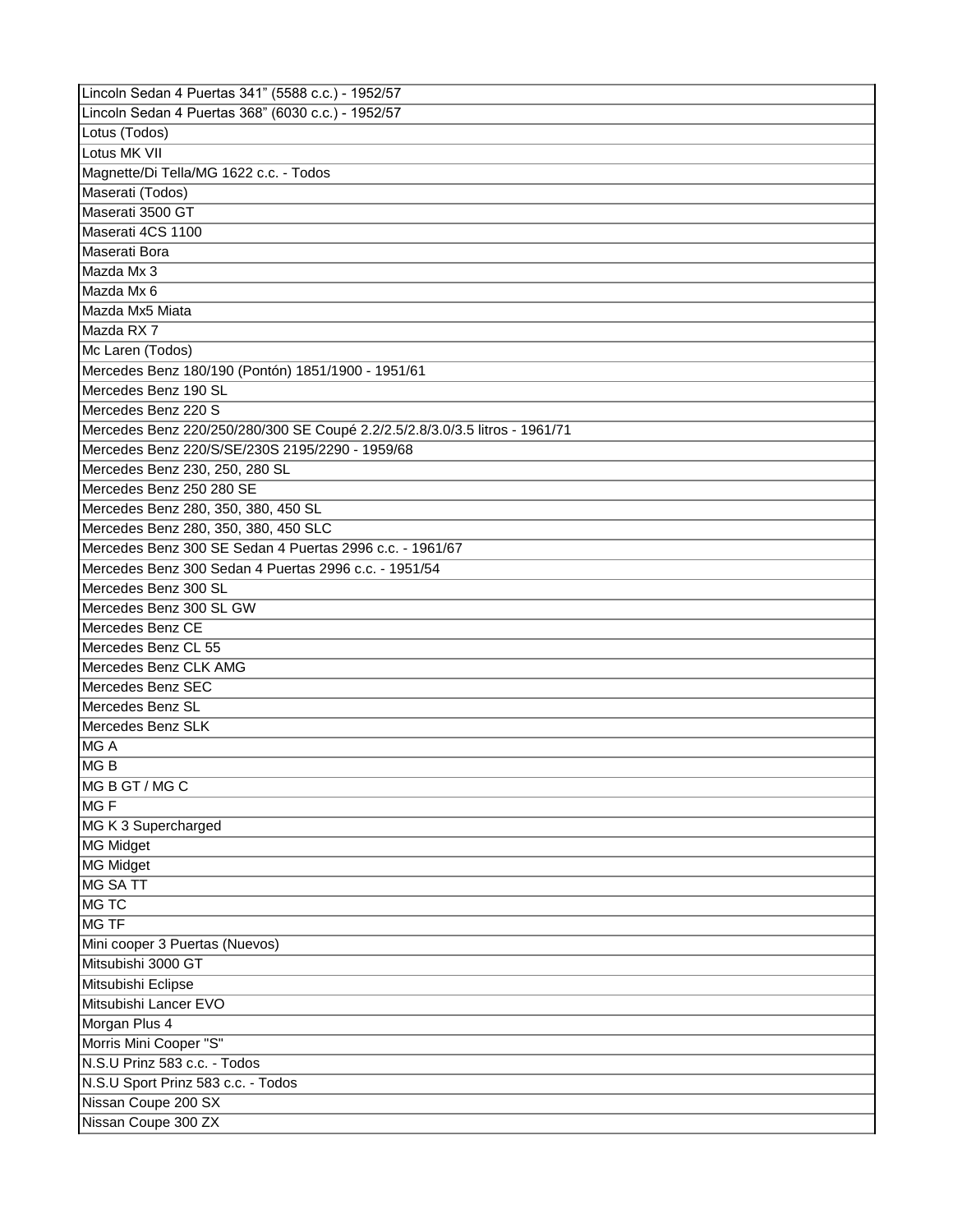| Nissan Coupe Z 350/370                                    |
|-----------------------------------------------------------|
| Nissan NX                                                 |
| <b>Opel Calibra Coupe</b>                                 |
| <b>Opel Reckord Coupe</b>                                 |
| Opel Rekord 2 Puertas 1445 c.c. - 1955/56.                |
| Opel Rekord Olimpia Sedan 2 Puertas 1688 c.c. - 1958/60   |
| Osca FS372                                                |
| Pagani (todos)                                            |
| Panhard Dyna X 848 c.c.                                   |
| Panhard PL 17 848 c.c. - Todos                            |
| Peugeot 205 GTI / T16 / Rallye / CTI                      |
| Peugeot 206 CC / GTI                                      |
| Peugeot 207 CC                                            |
| Peugeot 207 GTI 3 puertas / RC                            |
| Peugeot 306 Cabriolet                                     |
| Peugeot 306 Coupe XSI                                     |
| Peugeot 307 CC                                            |
|                                                           |
| Peugeot 308 CC                                            |
| Peugeot 308 GTI                                           |
| Peugeot 403 1485 c.c. - Todos                             |
| Peugeot 404 1618 c.c. - Todos                             |
| Peugeot 404 Coupe                                         |
| Peugeot 404 Inyección 1618 c.c. Todos                     |
| Peugeot 405 T16 / MI 16                                   |
| Peugeot 406 Coupe                                         |
| Peugeot 407 Coupe                                         |
| Peugeot 504 Coupe                                         |
| Peugeot 504 TN (504 hasta 1982)#                          |
| Plymouth Sedan 4 Puertas 3570 c.c. - 1946/48              |
| Pontiac Catalina Sedan 2 Puertas 6555/6899 c.c. - 1961/64 |
| Pontiac Firebird                                          |
| Porsche 356                                               |
| Porsche 911                                               |
| Porsche 911 (todos)                                       |
| Porsche 911/912 1.6/2.0/2.2/2.4 litros - 1963/73          |
| Porsche 912                                               |
| Porsche 914                                               |
| Porsche 917                                               |
| Porsche 924                                               |
| Porsche 928 / 944 / 996                                   |
| Porsche Boxter                                            |
| Porsche Cayman                                            |
| Porsche Teram 356                                         |
| Renault 1093 845 c.c. - Todos                             |
| Renault 11 Turbo                                          |
| Renault 12 Alpine                                         |
| Renault 19 Cabrio 16v                                     |
|                                                           |
| Renault 19 Coupe 16 v                                     |
| Renault 19 s16                                            |
| Renault 4L 845 c.c. - 1963                                |
| Renault 5 Turbo                                           |
| <b>Renault Clio Williams</b>                              |
| Renault Dauphine 4 Puertas 845 c.c. - Todos               |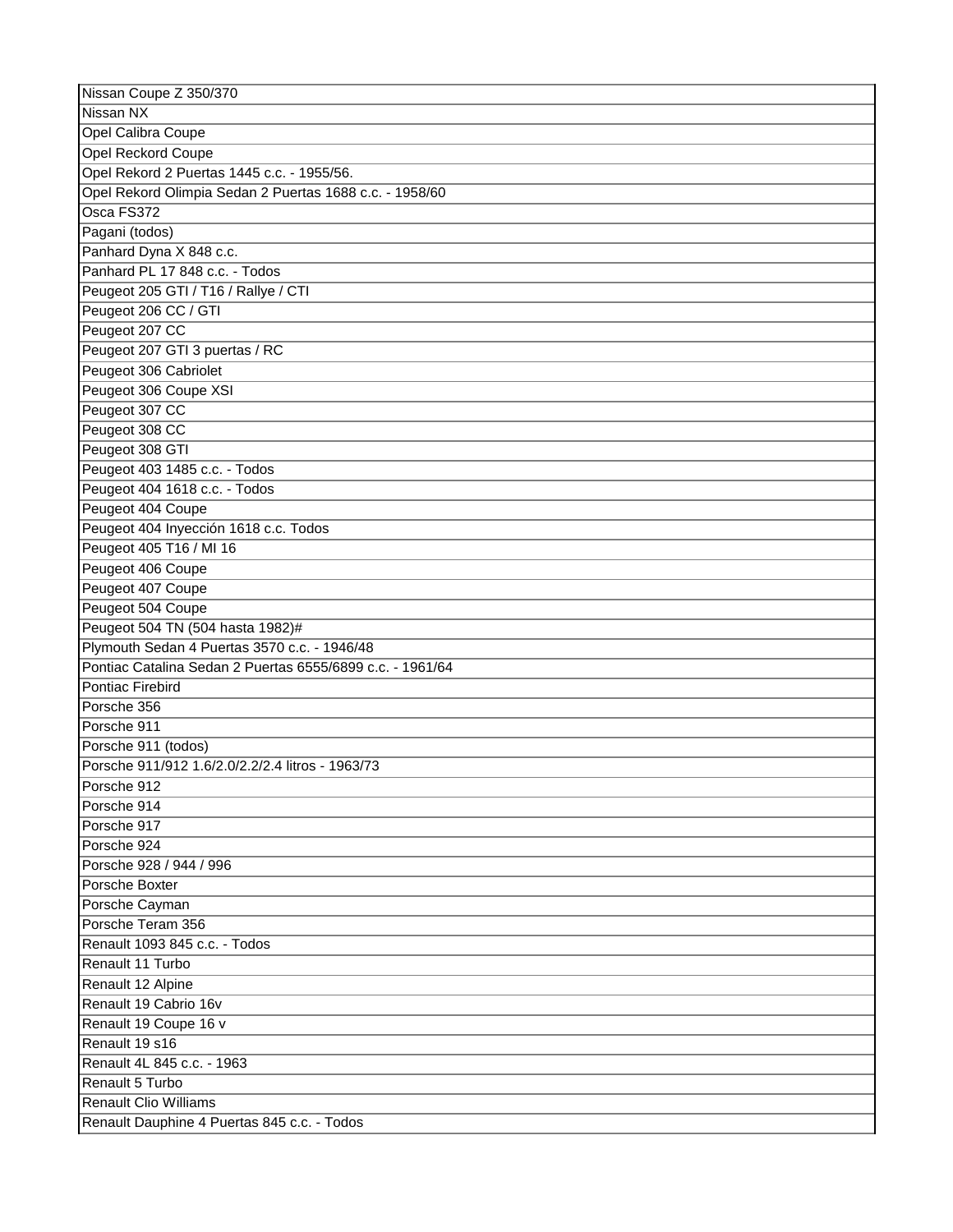| Renault Fuego                                                 |
|---------------------------------------------------------------|
| Renault Gordini 4 Puertas 845 c.c. - Todos                    |
| Renault Megane Coupe 2.0/1.6                                  |
| Renault Megane II CC                                          |
| Renault Megane III RS                                         |
| Renault R8 Gordini 1108/1300 c.c. - Todos                     |
| <b>Riley Brooklands</b>                                       |
| <b>Riley Sprite</b>                                           |
| Rover 216 Coupe                                               |
| Saab 900 Coupe                                                |
| Saab 96 Sport 841 c.c. - Todos                                |
| Saab Peronbil 96 GL                                           |
| Simca 1000 998 c.c. - 1962/63                                 |
| Simca 1300 GL 1291 c.c. - 1962/63                             |
| Simca Aronde Sedan 4 Puertas 1290 c.c. - 1956/1964            |
| Simca Emi Sul V8 2441 c.c. - Todos                            |
| Simca Monthlery Sedan 4 Puertas 1290 c.c. - 1959              |
| $\overline{\text{SS1}}$                                       |
| <b>Striker Squire</b>                                         |
| Subaru Impresa WRX Turbo                                      |
| Sunbeam Tiger                                                 |
| Suzuki Swift GTI                                              |
| Talbot London 105 Le Mans                                     |
| Torino 380/380 W 3800 c.c. - 1966/69                          |
| Torino Coupe (Todos)                                          |
| Toyota 86                                                     |
| Toyota Celica                                                 |
| Toyota MR2                                                    |
| Toyota Supra                                                  |
| Triumph Spitfire                                              |
| Triumph TR 2                                                  |
| Triumph TR 3                                                  |
| Triumph TR 6                                                  |
| Triumph TR250                                                 |
| Triumph TR7 / TR8                                             |
| <b>Triumph Vitesse</b>                                        |
| Valiant III 3687 c.c. - 1964/66                               |
| Valiant V-200 / I Y II 2783/3687 c.c. - 1962/64               |
| Vauxhall Open Tourer                                          |
| Volkswagen 1500 "S" Sedan 2 Puertas 1493 c.c. - Todos         |
| Volkswagen Gol MK1 GTI                                        |
| Volkswagen Golf 2.8 V6 4 Motion                               |
| Volkswagen Golf GTI 3 ptas                                    |
| Volkswagen Golf MK1 (todos)                                   |
| Volkswagen Golf MK2 3 puertas                                 |
| Volkswagen Kharman Ghia                                       |
| Volkswagen Sedan 2 Puertas 1131/1192/1285/1493 c.c. - 1951/69 |
| Volkswagen Sirocco                                            |
| Volvo 121/122S sedan 2/4 ptas. 1583/1779/1986 c.c.- Todos     |
| Volvo 122 S                                                   |
| Volvo 262 C Bertone                                           |
|                                                               |
| Volvo 780 Bertone                                             |
| Volvo C70                                                     |